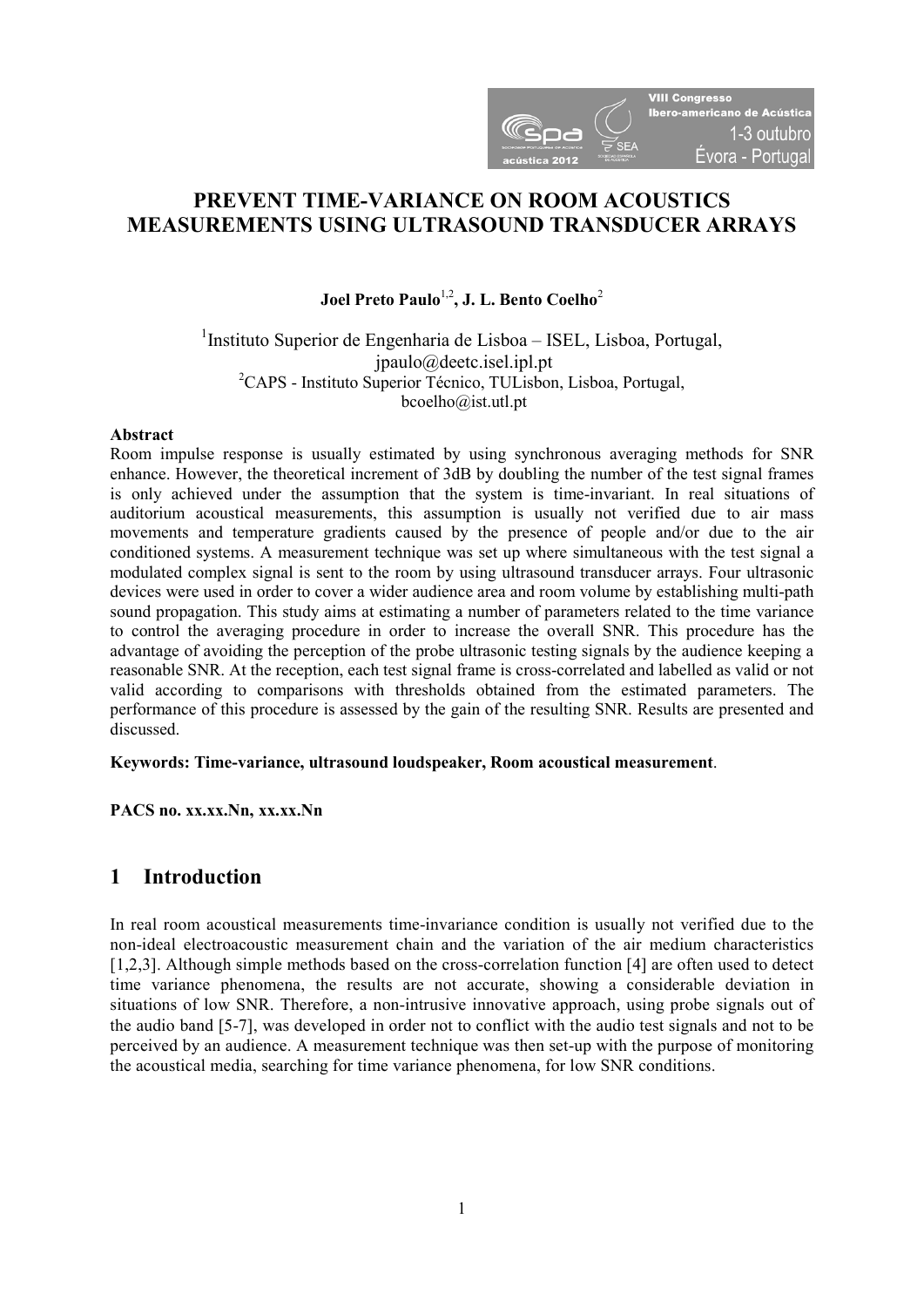# **2 Methodology**

A test signal in the ultrasonic band, more precisely at 40 kHz, is applied to the room by using an ultrasound loudspeaker array, with high polar pattern directivity, simultaneous with the test signal frames [8,9,10]. The relevant parameters (features) for establishing time-variance and associated thresholds are then estimated from the acquired ultrasonic sound signal. The valid test signal frames, which pass the thresholds test, are labeled with a weighting factor depending on its significance and sorted. Otherwise, the frames are rejected, and are not considered in the averaging process.

# **3 Experiments**

The measurement of selected acoustical parameters was carried out in a mid-size reverberant chamber with a volume of 150 m3 (5x5x6m), approximately, and reverberation time for the midfrequencies in the range of 2-2.5 s. Since this enclosure is assumed to be a more controlled environment than a regular auditorium, the time variance occurrence can be better observed.

As a first attempt to relate the effects of the time variance on the test signal (audio band) and on the tone probe (ultrasound band) a multitone signal in the audio band is used as the test signal. Since both signals are of the same type, sinusoids, the effects are better understood.

The multitone test signal consisted of a set of tonal components centered in each octave frequency band centered at 1, 2, 4 and 8 kHz, generated by the sound source, plus a probe tone of 40 kHz, radiated by the loudspeaker ultrasonic array.

A number of features were extracted by signal analysis in the audio and in the ultrasound bands. The features considered here are related to the magnitude of the tonal components, the residual part of the ultrasound spectrum over a frequency band centered at the ultrasound tone probe and by cross-correlating the tone probe by time segments.

The magnitude of the tonal components is extracted by using peak continuation and parabolic interpolation techniques in order to increase the frequency resolution. The features related with the residual part were estimated by using the sinusoidal plus residual noise model approach. The tonal components are removed more accurately with this approach than by using other filtering techniques such as Constant *Q* filters or adaptive filters due to filter specifications, essentially. In fact, the NLMS algorithm proved to be inappropriate for this purpose. Neither the tonal component is tracked for the needed frequency resolution nor is the bandwidth sufficiently narrow to remove the tonal component only, not degrading the remaining spectrum of the signal.

In this case, the frequency resolution is more important than the time resolution since the signals are quasi-stationary tonal components over time. Therefore, a considerable large sliding Hanning window of 16384 samples with 75% overlapping factor was used.

In order to accommodate the ultrasound tone probe, a sampling rate of 192 kHz was used. However, the different analyses applied to the captured signals were performed at 44.1 kHz by splitting and down-sampling the audio and the ultrasonic frequency bands conveniently. Before down-sampling, a defined frequency band centered in the tone probe is bandpass filtered to select only the ultrasound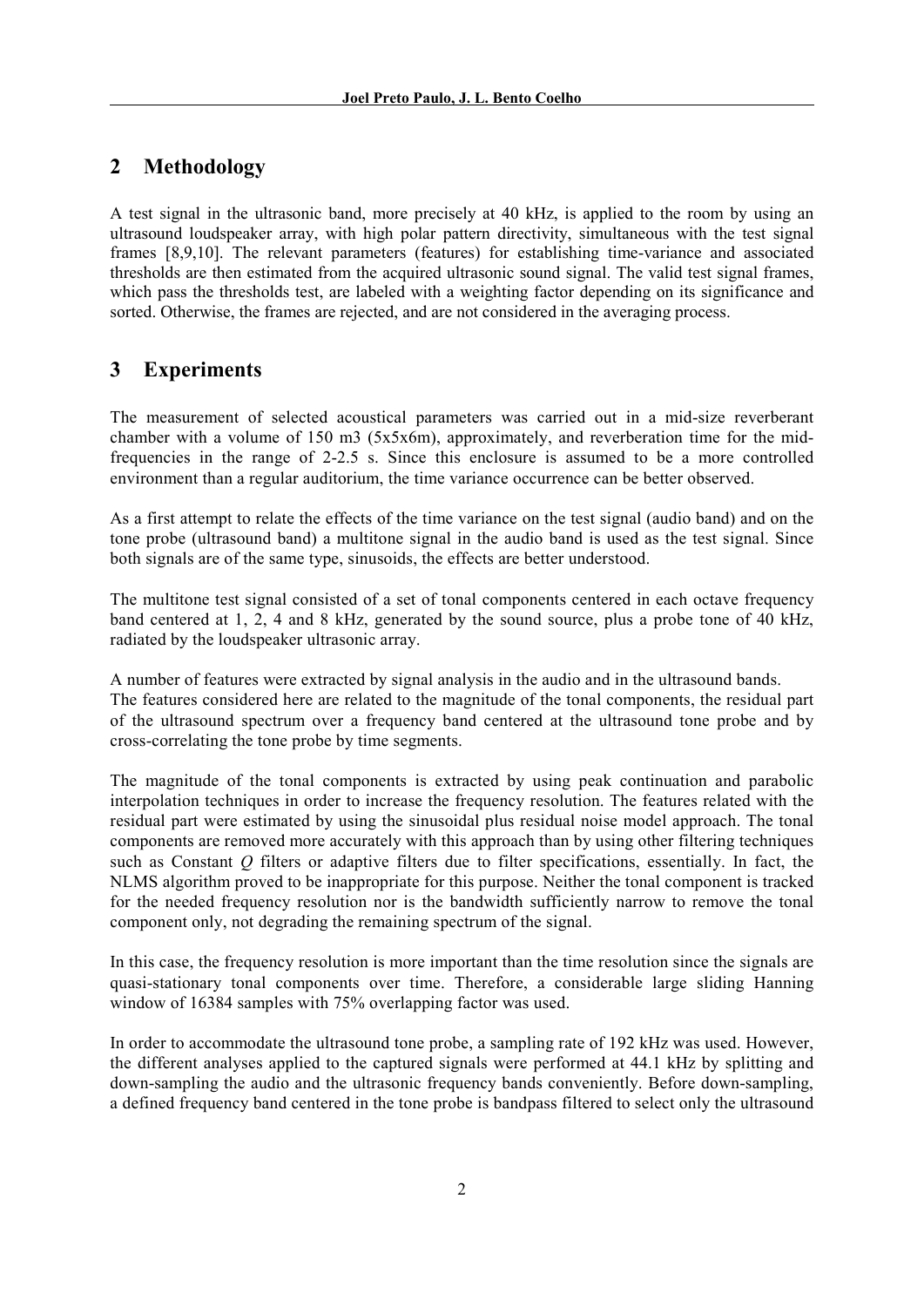(US) part and side bands. This frequency band is afterwards demodulated to remain centered at 5 kHz.

Figure 1 shows analyses of this signal in an anechoic chamber using the fan device for the low speed and in oscillating mode. The period of oscillation is about 10s.



Figure 1. Magnitude and corresponding derivative of the tonal components; the US curve in the Max Magnitude feature is scaled by a factor of 1/10, for better visualization.

The peaks and dips shown in the figures follow a periodical fashion regarding the air movement due to the oscillation movements of the fan device.

The dips in the curves in

Figure 1, corresponding to the cycles of the oscillating fan, are identified by numbers.

The results show a good relationship between the audio and the ultrasounds (US). Although the Max Tone Magnitude curves for the US do not show significant alteration in the locations marked by the even numbers a pronounced peak appears at these locations in the Max Tone Magnitude Derivative feature. This interesting finding shows that these parameters are complementary and should be used together.

The basic list of apparatus used in these experiments consisted of a sound power source, a microphone, a multichannel sound board attached to a personal computer and an ultrasound loudspeaker array [3]. The measurement setup is shown in Figure 2.



Figure 2. Measurement setup using test signals and ultrasonic test probe simultaneously.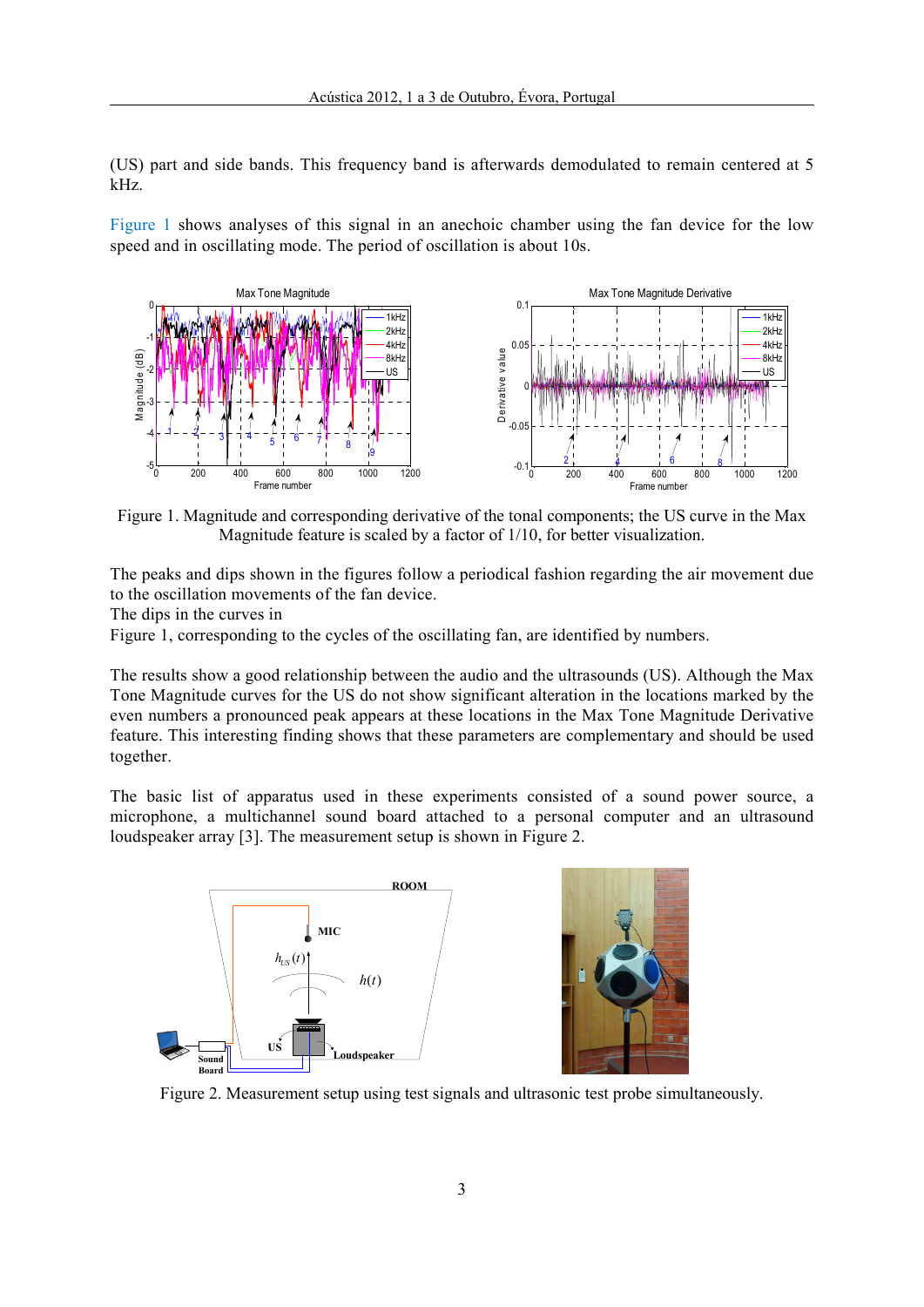The medium in the enclosure was disturbed by a number of devices such as a heater (H) and a medium size electromechanical fan with three rotating speeds (F). Additionally, the air was disturbed by manually waving with a pad of area 0.6m2 (WP), in an attempt to force significant air masses movements.

The main characteristics of the developed ultrasound array are: (i) polar pattern with a main lobe of about 8 degrees  $\omega$  -3dB, (ii) more than 15dB attenuation from on axis to secondary lobe of radiation, (iii) centre frequency of 40 kHz, (iv) maximum sound pressure level of 145 dB  $\omega$ 30cm, and (v) bandwidth of 2.5 kHz (improved to 10 kHz by filtering compensation). The array setup is shown in Figure 3.





Figure 3. Image and pattern diagram of the ultrasound loudspeaker array.

A simple experiment to validate this method consisted of computing the correlation of the ultrasound tone probe between the corresponding time slots of the reference frame and the remaining frames, extracting a feature similar to the Correlation Energy error used in standard approach, in conjunction with the Frequency Deviation to label and sort the captured test signal frames. A threshold of 1 Hz in the Frequency Deviation feature was used to label the frames as Valid or Not Valid.

## **4 Results**

Preliminary results for wavingPad 20 times during the tests with the heater, wavingPad 7 times, heater, fan low and for the reference are shown in Figure 4.

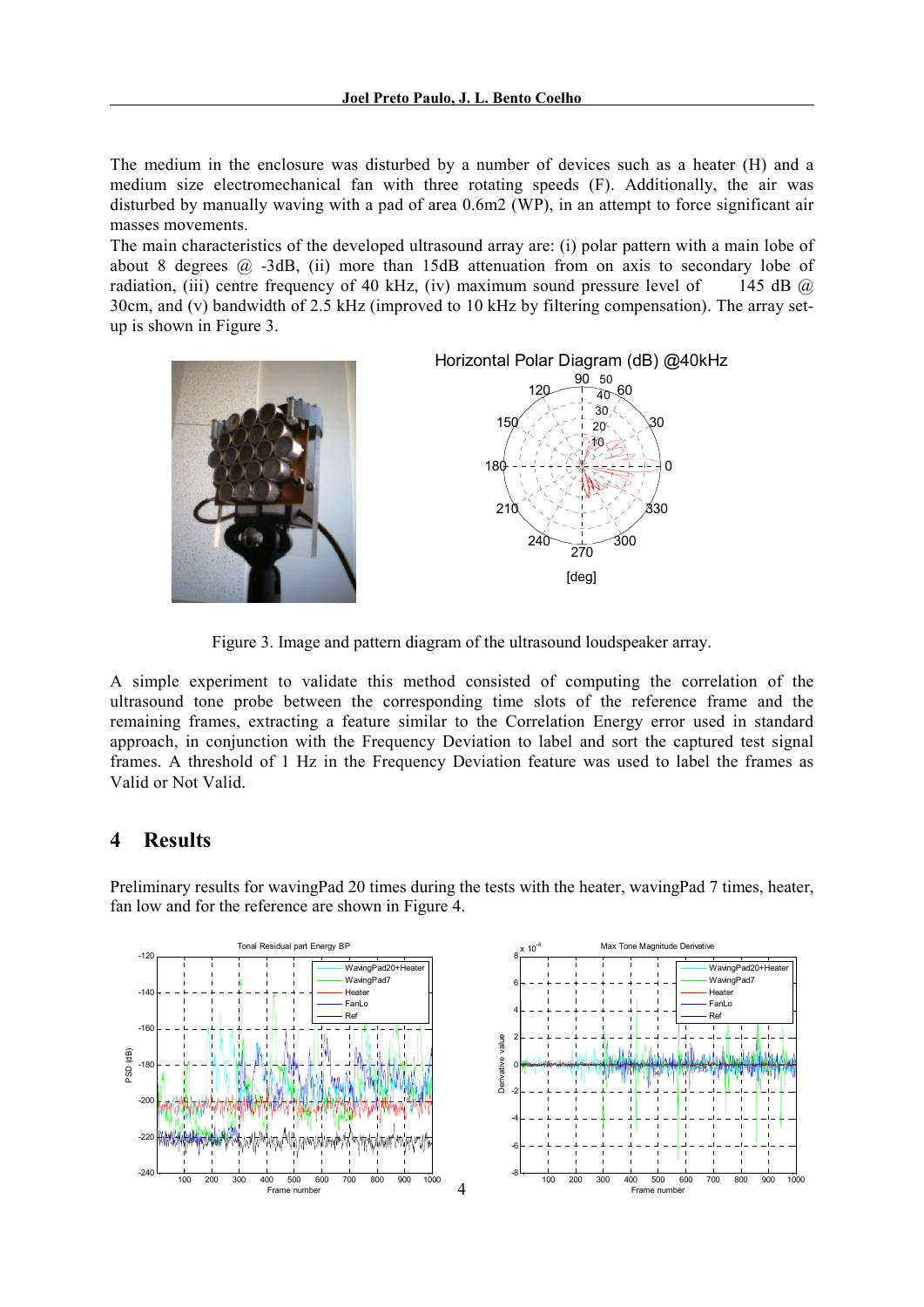

Figure 4. Features Max Tone Magnitude and its derivative, Tonal Residual part Energy BP and Frequency Deviation for the case of WavingPad20 plus Heater, WavingPad7, Heater, FanLo and for the Reference.

In all tests, except for those using the heater, the medium was not disturbed for the first two frames, the Reference frames, in order to calibrate the system and perform the relative analysis.

Based on the results, a number of thresholds were established in order (i) to detect the occurrence of time variance problems in the enclosure under test, and (ii) as a tool of help for the decision to be used on the averaging stage.

The set of features selected were: (1) Time-lag function, (2) Correlation Energy error, (3) Correlation maximum ratio, (4) Relative Error, (5) Frequency Deviation, (6) Max Tone Magnitude, (7) Tone Magnitude Derivative, (8) Tonal Residual part Energy, (9) Tonal Residual part (BR filter). The analysis performed directly to the IR (audio band) uses the first 4 features only.

The experiment was validated by computing the correlation of the ultrasound tone probe between the corresponding time slots of the reference frame and the remaining frames, extracting a feature similar to the Correlation Energy error, in conjunction with the Frequency Deviation to label and sort the captured test signal frames. A threshold of 1 Hz in the Frequency Deviation feature was used to label the frames as Valid or Not Valid.

Table 1 shows results for the SNR (in dB), by using the swept sine technique, for the situations of the waving pad, standard averaging and the procedure implemented, respectively. Only the residual energy analysis was used. To highlight the gain by sorting the frames, the columns for 4 and 8 NAve are shaded.

|  | Band/#Ave | Ref  | 2    | 4    | 8    | 16   | 32   |
|--|-----------|------|------|------|------|------|------|
|  | 0.5       | 65.1 | 67.4 | 55.0 | 53.7 | 59.4 | 63.4 |
|  |           | 62.5 | 66.5 | 53.0 | 54.2 | 59.8 | 62.1 |
|  | 2         | 55.8 | 59.9 | 49.6 | 51.8 | 57.3 | 59.3 |
|  | 4         | 53.6 | 57.9 | 48.9 | 51.4 | 56.8 | 57.9 |
|  | 8         | 60.4 | 64.5 | 55.1 | 58.3 | 63.5 | 64.8 |
|  | AWeight   | 49.8 | 54.0 | 44.0 | 46.1 | 51.5 | 53.3 |
|  | Full band | 49.8 | 53.7 | 44.3 | 45.9 | 51.3 | 53.4 |

Table 1 – SNR for the situation of Pad Waving, standard averaging (top most) and the procedure implemented with US (down most).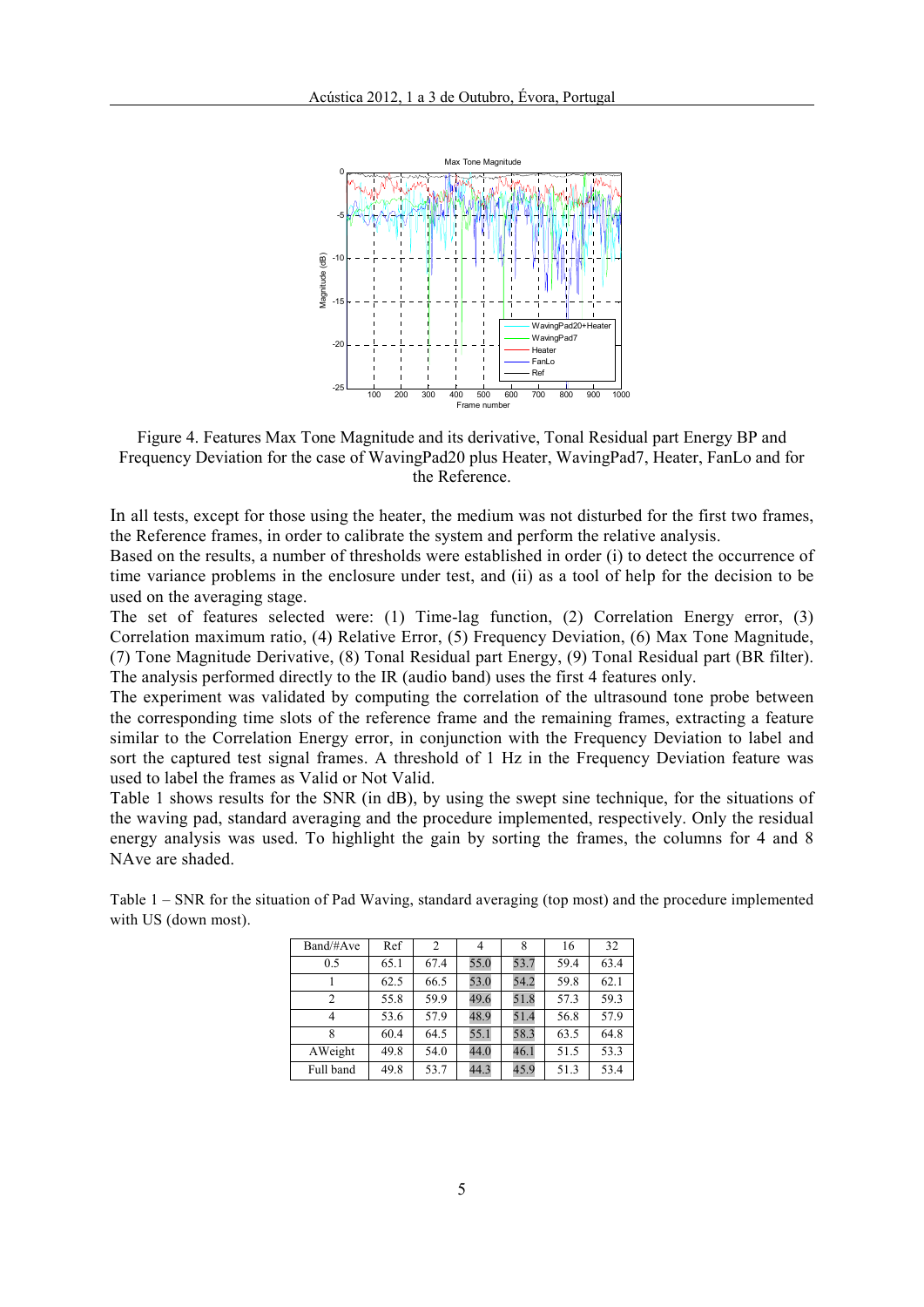| Band/#Ave      | Ref  | 2    |      | 8    | 16   | 32   |
|----------------|------|------|------|------|------|------|
| 0.5            | 65.1 | 67.1 | 58.8 | 63.1 | 62.7 | 63.3 |
|                | 62.5 | 66.4 | 56.5 | 60.5 | 60.1 | 61.8 |
| $\mathfrak{D}$ | 55.8 | 59.7 | 53.5 | 56.1 | 56.5 | 59.3 |
|                | 53.6 | 57.9 | 53.0 | 55.8 | 55.7 | 58.2 |
| 8              | 60.4 | 64.4 | 60.4 | 62.3 | 63.1 | 65.3 |
| AWeight        | 49.8 | 53.9 | 48.0 | 50.9 | 51.0 | 53.4 |
| Full band      | 49.8 | 53.6 | 48.2 | 51.2 | 51.3 | 53.5 |

A gain of about 4dB is obtained by using the procedure of weighting and sorting the frames.

Other experiment uses a test signal composed of 32 frames extracted randomly from all the measurements made with the different devices available to produce time variance in the room (a heater, a mid-size electromechanical fan, and a large pad to create strong air movements).

As long as the first two frames in each composed test signal (the reference frames) are not affected by time variance the T20 results are almost the same for the reference (1Ave) and for 2Ave for which an increment of about 3dB is observed for the PNR and the Valid Decay.

The reference and 2Ave analysis provide the right value of T20 and the 32Ave are not changed by sorting the frames, due to the fact that all the frames are included in this set.

The reverberation times decreases by increasing the number of averages [11]. If the frames are sorted, by increasing the number of averages a decrease in the same fashion of the T20 is expected. Otherwise, the decrease of the T20 is not predictable (depends on the order of occurrence of the frames). Therefore, the procedure of sorting the frames can be useful in real situations in order to define a stop criterion for the acoustic measurements.

The Valid Decay and the PNR are improved by about 3 to 5dB for 4 and 8Ave when the frames are sorted. Although a marginal decrease is observed for the PNR in the sorted approach the Valid Decay is increased by about 2dB. This result is important since the Valid Decay is a better measure to guarantee more accurate results for the reverberation time, for the frequency response, etc.. In fact, some deviations are found in IRs between the reference and 16 and 32Ave showing significant audible distortion. Therefore, the procedure adopted to deal with time variance effects should be a balance between the PNR, energy decay and the accuracy of the IR.

Moreover, one can state that better results are achieved for 4Ave if the frames are sorted, at least for this experiment. The sorting procedure leads to a substantial reduction of the measurement times. The results of the PNR for the analysis of using and not using sorting procedure are shown in Figure 5 for comparison purposes.

The advantage of applying the sorting procedure to the captured frames is confirmed. In fact, the peak-to-noise ratio and the Valid Decay analysis show a significant increase of about 5 and 3dB, respectively, to up to 8NAve. Nevertheless, the results could be improved with the use of more features simultaneously.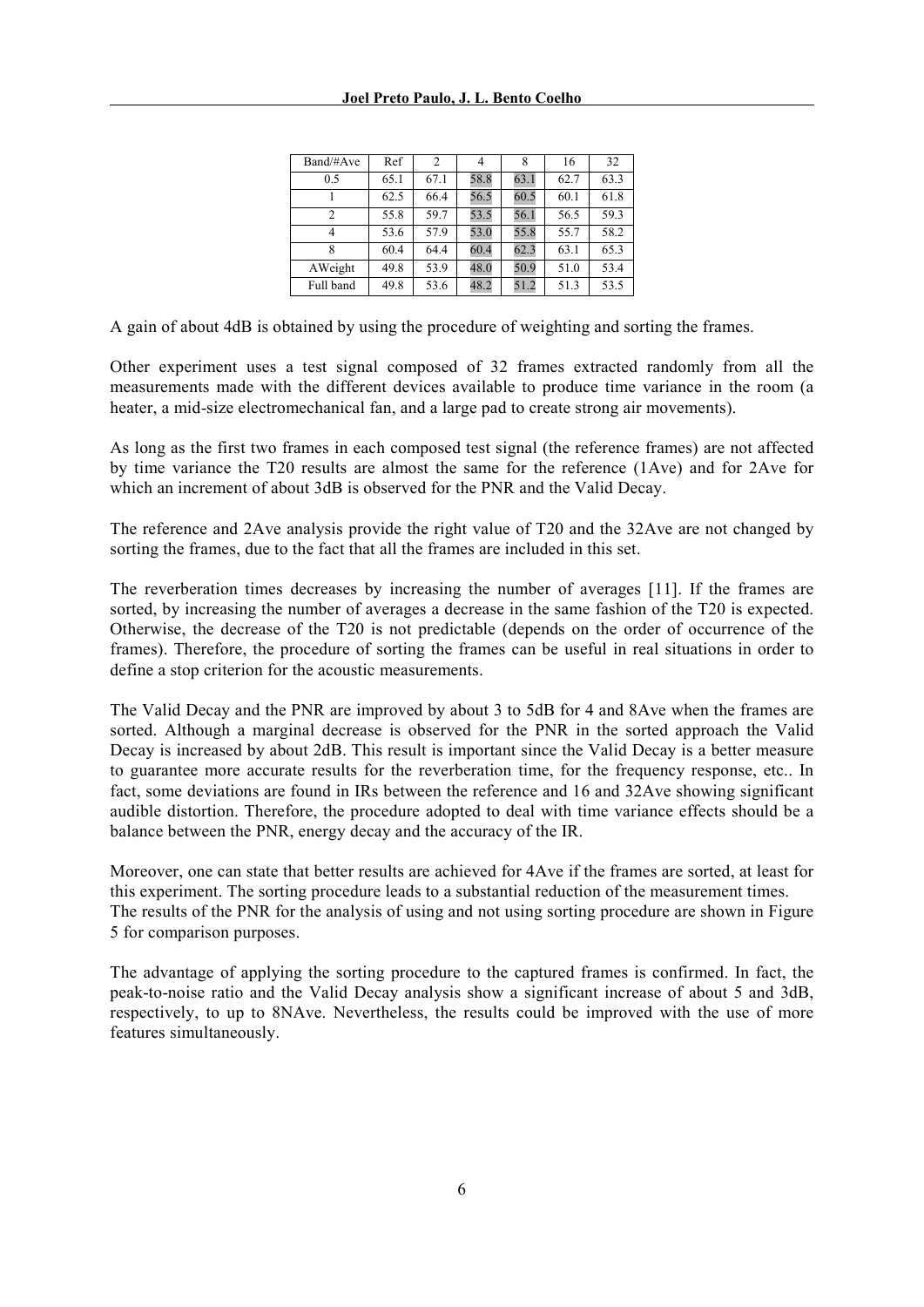

Figure 5 – Peak-to-noise ratio experimental results in frequency octave bands corresponding to the MLS test signals.

The measurement results for the MLS are very poor when compared to the swept sine in situations of time variance. This finding was already mentioned by previous researchers [12,13,14,17].

## **5 Results**

A framework using a new method for identification and attenuation of the time-variance phenomena effects on the acoustic measurements, for situations of low SNR, using an ultrasonic loudspeaker array was developed and implemented. A number of parameters, sound features extracted from an ultrasound tone signal, were used to classify the test signal frames, in the audio band, and to define thresholds in order to improve the SNR and/or increase the accuracy of the estimated IR and consequently the frequency response. The method consists essentially on sorting and weighting each frame before averaging.

Additionally, a similar approach using an extended set of features extracted from the crosscorrelation function applied to different IR is used in the case of high SNR. This approach permits to inspect the effect over the audio band and ultrasound band test signals due to time variance and comparing the performance of the swept sine and MLS.

A number of experimental and simulated analysis covering different common acoustical situations in presence of time variance phenomena were carried out. The simulated experiences consisted of using a model of stretching the waveform to create intra-periodic and inter-periodic distortion over the test signal frames. Due to feasibility considerations these experiments were not applied in the ultrasonic approach.

In order to produce time variance phenomena artificially a set of devices comprising a heater, a midsize electromechanical fan and a large pad, in an attempt to force significant air masses movements, were used.

In a first attempt to verify the performance of the swept sine and the MLS techniques, a set of preliminary analysis to the IR, such as the PNR, Valid decay, T20, and C-Curvature parameter [15], were carried out. In this situation, the framework was not used, i.e. the frames were not sorted. The results for the simulated analysis using the intra-periodic model (using a sinusoidal stretching factor) show a superiority of the swept sine against MLS technique. In fact, the swept sine is almost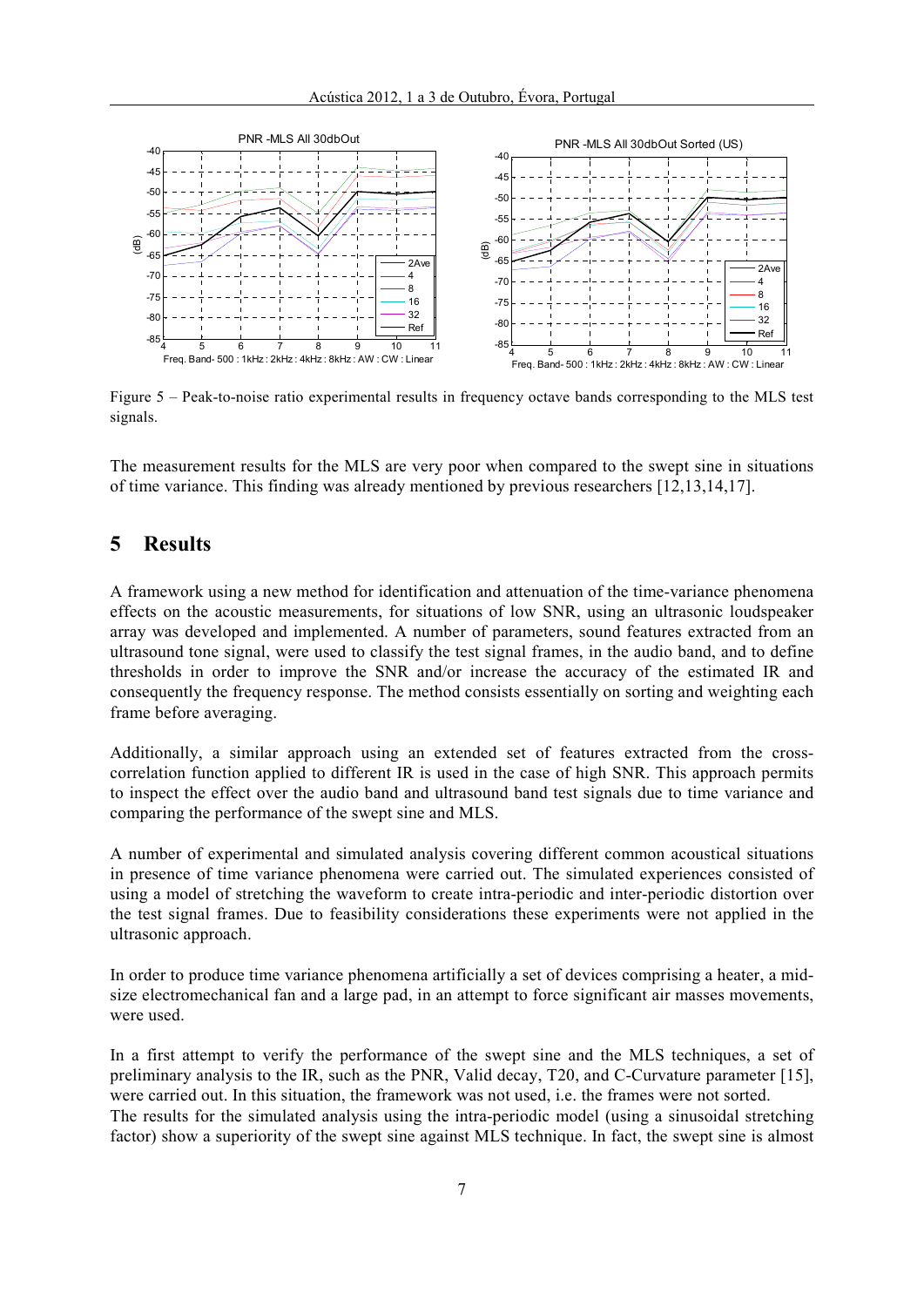unaffected by this type of distortion. Instead, a decrease of about 6dB for the PNR results is observed for the MLS. Nevertheless, a significant distortion is observed for the high end of the frequency response of the IR in both techniques. Virtually the same results are observed for the case of the Inter-periodic model proving the robustness of the swept sine against the MLS technique.

The results for the parameters analyzed on the ultrasound tone probe show significant drifts from the static values. Amplitude and phase shift variations of about 15dB and 130 degrees, respectively, is observed, mostly due to temperature gradients. The air mass movement with the fan on was less significant. However, a kind of modulation noise was noticed in the upper and lower side bands of the ultrasonic probe test signal spectrum.

The experimental results using the thresholds and sorting procedure were split in two situations: the standard approach (for high SNR) and the ultrasonic method (for low SNR).

Although a number of features were considered in this study for evaluation of the methods, not all the features were used. In fact, the standard approach used the Time Lag function and the Correlation Energy error features and ultrasonic method considered the Correlation Energy error used in standard approach, together with the Frequency Deviation. The remaining features are devoted to future phases of this research.

Similar results were achieved for the standard approach and for the ultrasonic method confirming the advantage of the sorting procedure applied to the captured frames. In fact, up to 8NAve the PNR and the Valid Decay analysis show a significant increase of about 5 and 3dB respectively. Moreover, the distortion over the IR and consequently on the frequency response of the system is reduced by applying this procedure.

As expected, the swept sine technique is much less affected by time variance than MLS. Furthermore, if the frame length is larger than the estimated reverberation time, then the frame segmentation technique [16] can be used to label some frequency bands less affected by a higher weight factor.

The use of an ultrasound loudspeaker array has several advantages yielding implications on the sound wave propagation due to time variance.

In the case of mid to large-size volume auditoriums different loudspeaker ultrasonic array arrangement, using multiple-ultrasonic devices, should be applied in order to cover a wider audience area and room volume by establishing a multi-path direction sound propagation. Notice a single loudspeaker ultrasonic array shows a very directive radiation pattern, though only 16dB of attenuation is measured between the main and the secondary lobe. To overcome this limitation, four new loudspeaker ultrasonic arrays with improved radiation pattern are currently being developed and tested in order to cover different wave propagation paths.

Also, statistical classification procedures will be applied to the frame segments of the test signal on the labeling process.